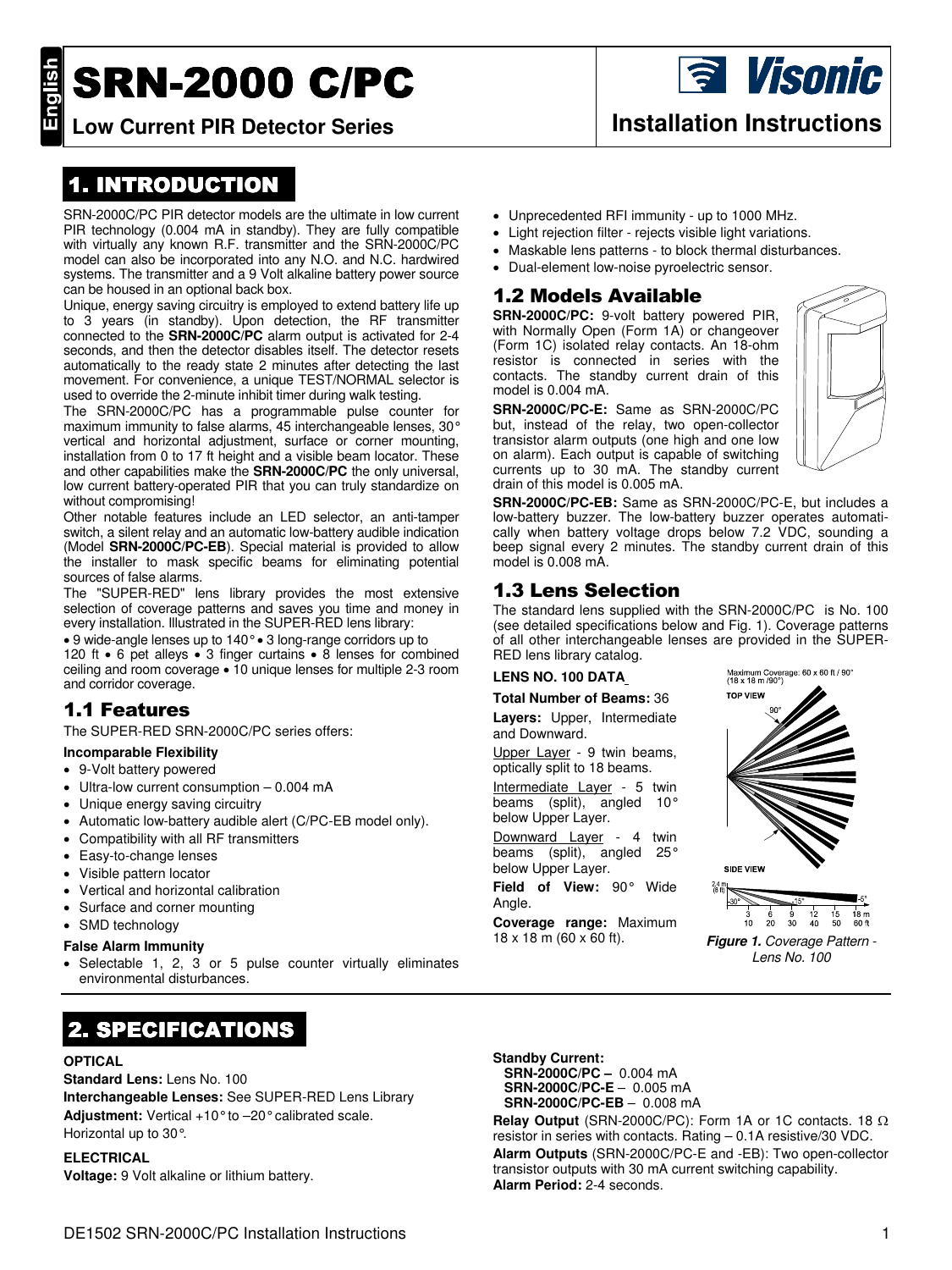**Tamper Contacts:** Normally Closed, 0.5 A resistive/30 VDC **LED:** Walk Test - (switchable).

**Detector:** Dual-element low-noise pyroelectric detector. **Pulse Counter:** Programmable to 1, 2, 3 or 5 pulses**.** 

### **MOUNTING**

Wall or corner mounting**.** 

#### **ENVIRONMENTAL**

**Operating Temperature:** -10°C to 50°C ( 14°F to 122°F).

## 3. INSTALLATION

#### 3.1 Changing and Adjusting Lens **1 2**

Remove front cover (see par. 3.3A)

Release & remove the 2 lens retainers (push with your fingers from the cover inner side



Lens retainers

**3** Insert new lens from within the cover (grooved surface facing out and lens number in the top right corner). Carefully center the lens (slide right/left) until its edges protrude equally at both sides

**4** Hold the lens firmly and insert the 2 lens retainers (ridges pointed outward) until a click is heard



**Figure 2.** Changing and Adjusting Lens

## 3.2 Selecting the Mounting Location

Detectors of the **SRN-2000C/PC** series can be mounted directly onto the wall (surface mounted) or in a corner. Always mount the unit on a firm and stable surface.

**A**. Select the mounting location so that the expected motion of an intruder will cross the beams of the selected pattern.

**Note:** Passive infrared detectors are sensitive to changes in infrared energy radiated by an object moving across the unit's field of view.

Since the changes in infrared energy detected by a PIR depend on the amount of infrared energy transmitted by the moving object and the temperature difference between the object and the background, the PIR may fail to respond under certain temperature and background conditions, in which the temperature difference is too small. It is therefore recommended that the PIR be aimed toward the coolest place in the protected area, in order to obtain the maximum sensitivity in installations where high ambient temperatures are expected.

**B.** Select the most convenient mounting height.

**Note: SRN-2000C/PC** series detectors have the broadest pattern selection and the greatest flexibility of vertical and horizontal pattern adjustments on the market. These features enable you to mount the unit anywhere from ground level up to 5 m (17 ft). An accurate adjustment table determines the recommended angle for any combination of range and mounting height (see Table 1). Take into consideration that installations at increased height result in shorter range and larger blind areas close to the detector.

- **C**. Where a single-layer pattern has been selected because pets are present, it is recommended that the sensor be installed as low as possible while still allowing the beams to be directed above the level of the pet's activity.
- **D. SRN-2000C/PC** series detectors are extremely immune to air turbulence and RF interference. However, to minimize false alarms, it is highly recommended to avoid aiming the detector at heaters, sources of bright light, or windows subjected to direct sunlight.

**Storage Temperature:** -20° to 60°C (-4°F to 140°F). **RFI Protection:** Greater than 20 V/m up to 1000 MHz**. PHYSICAL** 

#### **Dimensions (H x W x D)**

**Detector:** 120 x 70 x 48 mm (4-3/4 x 2-3/4 x 1-7/8 in.) **Detector with SRC-203AV Back Box: 127 x 74 x 77 mm**  (5 x 2-1/16 x 3-1/16 in.) **Weight (detector unit):** 95 g (3.4 oz). **Color:** White**.** 

## 3.3 Mounting without a Back Box

- **A.** To open the cover, insert a small screwdriver into the slot on top of the unit and lever backwards. The cover (equipped with the lens) hinges outward and removes easily.
- **B.** Mount the base (equipped with the printed circuit board) in the location and height selected for optimum coverage.

 For surface mounting use the two knockouts at the back of the base; for corner mounting, use the knockouts on the angled sides (Fig. 9 & 10).

 The unit must be fastened tightly to the mounting surface to avoid possible vibrations.

**Note:** The RF transmitter and a 9 Volt alkaline or lithium battery power source can be housed together, in an optional back box.

**C.** To close the front cover, insert the legs located at the bottom of the base into their respective slots in the bottom of the cover and close by exerting slight upward pressure (Fig. 5).





**Figure 3.** Removing the Cover **Figure 4.** Replacing the Cover

## 3.4 Mounting with a Back Box

- **A**. Prepare the SRC-203AV back box for mounting by drilling out the appropriate mounting holes.
- **B.** Install the R.F. transmitter and 9 Volt alkaline battery inside the back box. It is also possible to install the battery within the detector housing.
- **C.** Mount the box on the wall.
- **D.** Make the connections from the detector to the transmitter in the back box, as instructed in Para. 3.5





**9 V RATTERY SRN-2000C/PC Figure 5.** Back Box with **Detector** 

**E.** Press the assembled SRN-2000C/PC unit straight into the back box, until it snaps into place.

## 3.5 Wiring

**A. Model SRN-2000C/PC** (see Figure 6)

Route the wires into the detector, using either the wiring knockouts or one of the lower mounting holes.

**(1)** Connect the red wire of the supplied battery clip to the **9V (+)** terminal and the black wire of that same clip to the **9V (–)** terminal on the **SRN-2000C/PC** terminal block.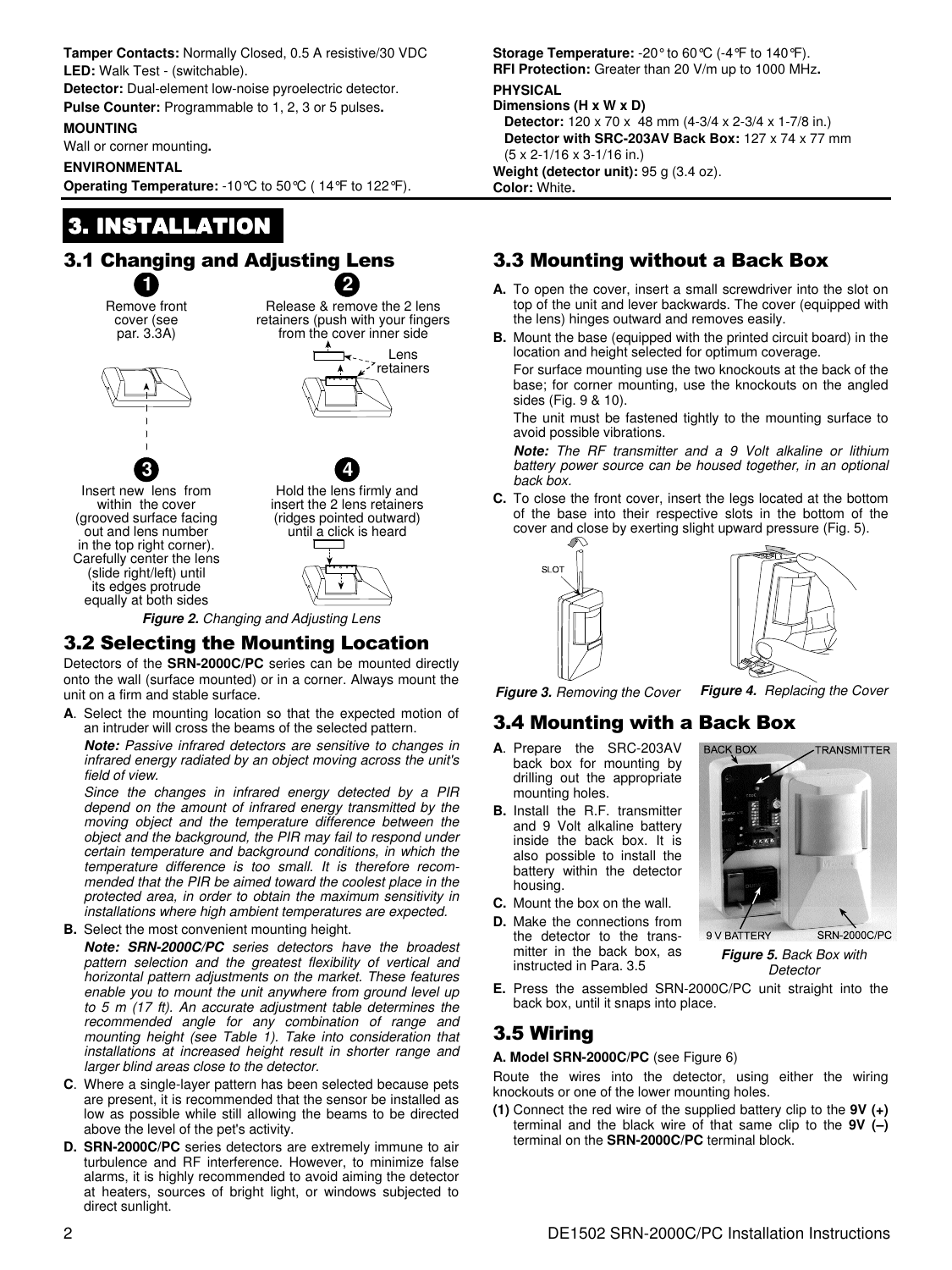

#### **Figure 6.** SRN-2000C/PC Wiring

- **(2)** Snap the battery clip onto a 9 Volt alkaline or lithium battery. The battery can be located in either the detector housing or the SRC-203AV back box.
- **(3)** Connect either the **N.C.** or **N.O. ALARM** contacts to the RF transmitter, according to the trigger signal required for transmitter activation.
- **(4)** Connect the detector's **TAMPER** terminals to the RF transmitter tamper input terminals (if available).
- **(5)** Seal all openings in the base with RTV to prevent insects and air currents from entering the unit.

#### **B. Models SRN-2000C/PC-E and -EB** (see Figure 7)

Route the wires into the sensor, using either the wiring knockouts or one of the lower mounting holes.

**(1)** Connect the red wire of the supplied battery clip to the **9V (+)** terminal and the black wire of that same clip to the **9V (–)** terminal on the SRN-2000C/PC terminal block.



**Figure 7.** SRN-2000C/PC-E & -EB Wiring

- **(2)** Snap the battery clip onto a 9 Volt alkaline or lithium battery. The battery can be located in either the detector housing or the SRC-203AV back box.
- **(3)** The **SRN-2000C/PC-E** and **-EB** have two open collector transistor alarm outputs (see Fig. 8). The **ALARM (–)** terminal provides switched negative voltage on alarm and can be used to trigger transmitters activated by a negative pulse. The **ALARM (+)** terminal provides switched positive voltage on alarm and can be used to trigger transmitters activated by a positive pulse. Connect the transmitter trigger input to either: **ALARM (+)** and **9V (–)** terminals (positive trigger), or **ALARM (–)** and **9V (+)** terminals (negative trigger).

**Note:** The transmitter should be connected as near as possible to the detector. The interconnecting wires should not exceed three meters and should not be routed in parallel or in the vicinity of other mains power lines.

- **(4)** Connect the detector's **TAMPER** terminals to the RF transmitter tamper input terminals (if available).
- **(5)** Seal all openings in the base with RTV to prevent insects and air currents from entering the unit.

### 3.6 Adjusting the Coverage Area **A. LED selector**

The LED selector consists of a 3-pin connector and jumper to switch the walk-test LED either ON or OFF.

#### **B. Horizontal Adjustment**

The coverage pattern can be adjusted horizontally about ±15° by rotating the lens left or right. To adjust the lens, remove the lens retainers, shift the lens carefully to the desired position and relock it. The **SRN-2000C/PC** series provides you with powerful tools for easy and accurate pattern adjustments (Fig. 9 & 10).

DE1502 SRN-2000C/PC Installation Instructions 3

The LED selector, horizontal adjustment, vertical calibrated scale adjustment, vertical adjustment table and beam masking material are all unique features which enable precise pattern positioning, both vertically and horizontally.



**Figure 8.** SRN-2000C/PC, Inside View



**Figure 9.** SRN-2000C/PC-E and -EB, Inside View

#### **C. Vertical Adjusting Scale**

The vertical scale adjustment (printed on the left side of the p.c. board) and the plastic pointer on the base indicate (in degrees) the vertical angle between the upper layer of the coverage pattern and the horizontal line of the unit.

Table 1 gives the optimal vertical scale adjustment for various combinations of mounting height and coverage range (indicated in feet and meters). The scale enables pattern adjustment from  $+10^{\circ}$  upward to -20° downward, according to the installation height and the required coverage range.

**Table 1** - Vertical Adjustment Scale

| Mounting<br><b>Height</b> |     | <b>Coverage Range</b> |               |             |               |             |               |                |               |              |              |               |               |               |              |
|---------------------------|-----|-----------------------|---------------|-------------|---------------|-------------|---------------|----------------|---------------|--------------|--------------|---------------|---------------|---------------|--------------|
| ft                        |     | 7                     | 10            | 3           | 17            | 20          | 23            | 26             | 30            | 33           | 40           | 50            | 60            | 80            | 100          |
|                           | m   | 2                     | 3             | 4           | 5             | 6           | 7             | 8              | 9             | 10           | 12           | 15            | 18            | 24            | 30           |
| $\overline{2}$            | 0.6 | $+8^\circ$            | $+6^\circ$    | $+5^\circ$  | $+4^\circ$    | $+3^\circ$  | $+2^{\circ}$  | $+2^{\circ}$   | $+2^\circ$    | $+2^\circ$   | $+1^\circ$   | $+1^{\circ}$  | $+1^\circ$    | 0°            | 0°           |
| 3                         |     | 0°                    | 0°            | 0°          | 0°            | 0°          | $0^{\circ}$   | 0°             | 0°            | $0^{\circ}$  | 0°           | 0°            | 0°            | 0°            | 0°           |
| 4                         | 1.2 | $8^{\circ}$           | $-6^{\circ}$  | $-5^\circ$  | $4^{\circ}$   | $3^\circ$   | $-2^{\circ}$  | $-2^{\circ}$   | $2^{\circ}$   | $-2^{\circ}$ | $-1^{\circ}$ | $-1^{\circ}$  | $-1^{\circ}$  | 0°            | 0°           |
| 5                         | 1.5 | $-16^\circ$           | $-12^{\circ}$ | $9^\circ$   | $7^\circ$     | $6^{\circ}$ | $-5^\circ$    | $-5^\circ$     | $4^\circ$     | $4^\circ$    | $3^\circ$    | $-2^\circ$    | $2^{\circ}$   | $\circ$<br>-1 | $-1^{\circ}$ |
| 6                         | 18  | -                     | $-18^\circ$   | $-14^\circ$ | $-11^{\circ}$ | $9^{\circ}$ | $8^{\circ}$   | $-7^\circ$     | $-6^\circ$    | $-5^\circ$   | $-5^\circ$   | $4^\circ$     | $3^\circ$     | $2^{\circ}$   | $2^{\circ}$  |
| 7                         | 2   | -                     |               | $-18^\circ$ | $-13^\circ$   | $-12^\circ$ | $-10^{\circ}$ | $-9^\circ$     | $8^\circ$     | $-7^\circ$   | $-6^{\circ}$ | $-5^\circ$    | $4^\circ$     | $-3^\circ$    | $-2^{\circ}$ |
| 8                         | 2.5 |                       |               | $-20^\circ$ | $-17^\circ$   | $-15^\circ$ | $-13^\circ$   | $\circ$<br>-11 | $-10^\circ$   | $-9^{\circ}$ | $-7^\circ$   | $-6^{\circ}$  | $-5^{\circ}$  | $-4^{\circ}$  | $3^{\circ}$  |
| 10                        | 3   | -                     |               |             |               | $-20^\circ$ | $-18^\circ$   | $-16^\circ$    | $-14^{\circ}$ | $12^{\circ}$ | $-10^\circ$  | $9^\circ$     | $-7^\circ$    | $-5^\circ$    | $4^\circ$    |
| 12                        | 3.6 |                       |               |             | -             | -           | -             | $-19^\circ$    | $-17^\circ$   | ۰<br>$-15$   | $-12^\circ$  | $-10^{\circ}$ | $8^{\circ}$   | $-7^\circ$    | $-5^\circ$   |
| 14                        | 4.2 | -                     | -             | _           |               | -           |               |                | $-20^\circ$   | $-18^\circ$  | $-15^\circ$  | $-13^\circ$   | $-10^{\circ}$ | $8^{\circ}$   | $6^{\circ}$  |
| 17                        | 5   |                       |               |             |               |             |               |                |               |              | $-20^\circ$  | $-17^\circ$   | $-14^\circ$   | $10^{\circ}$  | $8^{\circ}$  |

Example: If you require coverage range of 40 ft (12 m) and wish to install the sensor at a height of 6 ft  $(1, 8, m)$  from the ground, set the Vertical Adjustment Scale to  $-5^\circ$